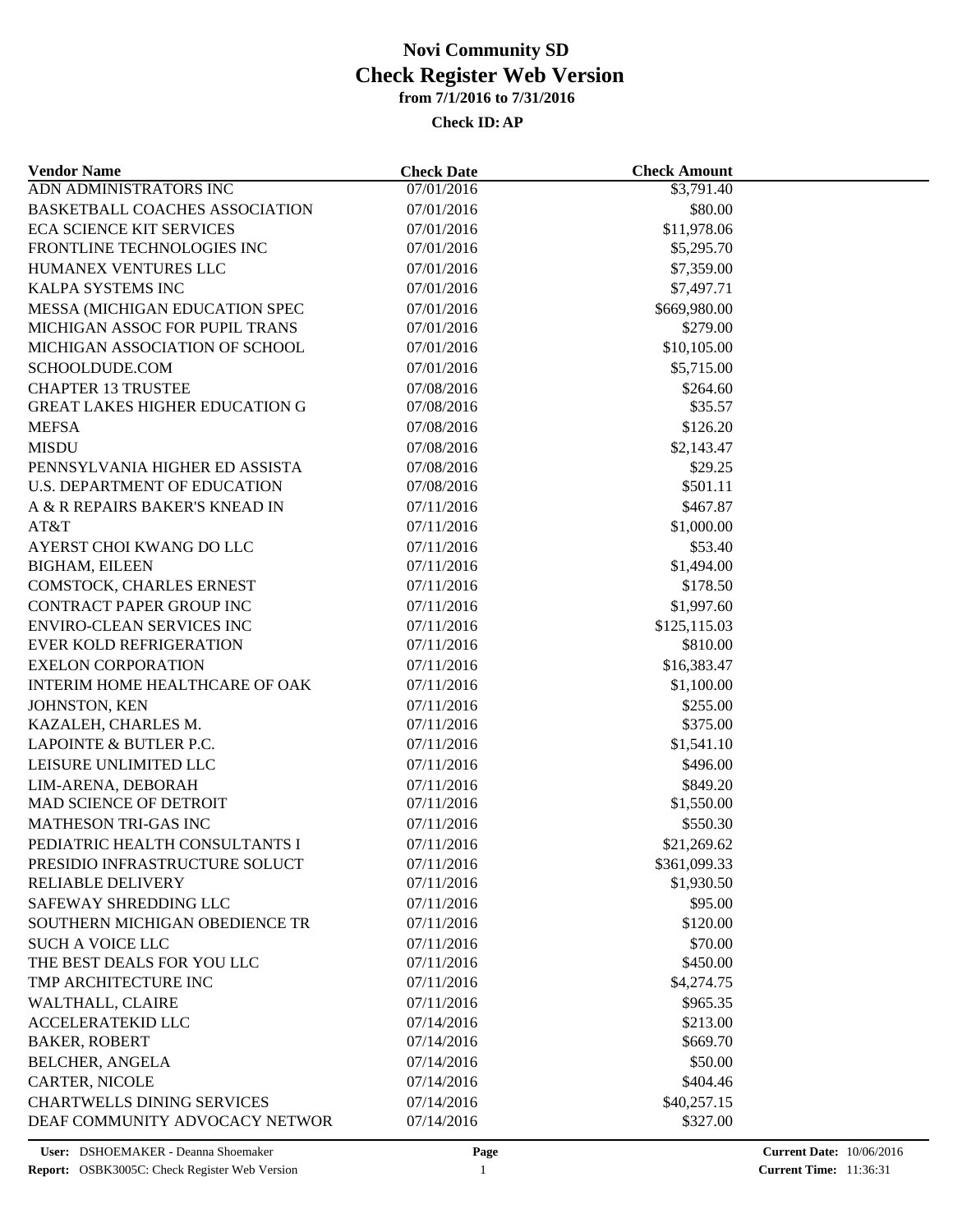| <b>Vendor Name</b>                            | <b>Check Date</b> | <b>Check Amount</b> |  |
|-----------------------------------------------|-------------------|---------------------|--|
| DTE ENERGY                                    | 07/14/2016        | \$12,495.04         |  |
| <b>IESAKI, MADOKA</b>                         | 07/14/2016        | \$275.00            |  |
| LACLEAR, CHARLES                              | 07/14/2016        | \$1,190.47          |  |
| <b>MAKERBOT INDUSTRIES LLC</b>                | 07/14/2016        | \$302.38            |  |
| <b>MARSHALL MUSIC</b>                         | 07/14/2016        | \$810.50            |  |
| MCCARTHY & SMITH INC                          | 07/14/2016        | \$600,956.52        |  |
| MCKAIG, HEATHER                               | 07/14/2016        | \$829.74            |  |
| MELCHING, DONALD FREDERICK                    | 07/14/2016        | \$115.00            |  |
| NOWICKI, MATTHEW                              | 07/14/2016        | \$194.40            |  |
| PITNEY BOWES GLOBAL FINANCIAL                 | 07/14/2016        | \$720.09            |  |
| RICOH USA INC                                 | 07/14/2016        | \$3,088.95          |  |
| <b>SBSI SOFTWARE INC</b>                      | 07/14/2016        | \$1,372.20          |  |
| SCHMIDT, RICHARD                              | 07/14/2016        | \$115.00            |  |
| SHIBATA, RIE                                  | 07/14/2016        | \$80.00             |  |
| SOUTH LYON COMMUNITY SCHOOLS                  | 07/14/2016        | \$6,677.00          |  |
| STERLING, GINA                                | 07/14/2016        | \$50.00             |  |
| TAIT-SAIN, YOLANDA                            | 07/14/2016        | \$226.00            |  |
| TANAKA, TAKUYA                                | 07/14/2016        | \$80.00             |  |
| TATE, HEIDI                                   | 07/14/2016        | \$568.00            |  |
| TMP ARCHITECTURE INC                          | 07/14/2016        | \$24,768.12         |  |
| VASIREDDY, HIMABINDU                          | 07/14/2016        | \$50.00             |  |
| <b>WAGEWORKS INC</b>                          | 07/14/2016        | \$927.00            |  |
| <b>BURLINGTON ENGLISH INC</b>                 | 07/14/2016        | \$9,600.00          |  |
| DUNCAN DISPOSAL SYSTEMS INC                   | 07/14/2016        | \$10.00             |  |
| GORDON FOOD SERVICE INC                       | 07/14/2016        | \$2,116.75          |  |
| HELTON, NANCY                                 | 07/14/2016        | \$246.64            |  |
| <b>INFINISOURCE INC</b>                       | 07/14/2016        | \$4,480.00          |  |
| LIFE INSURANCE COMPANY OF NORT                | 07/14/2016        | \$20,784.01         |  |
| SEG WORKERS COMPENSATION FUND                 | 07/14/2016        | \$17,766.00         |  |
| THE OMNI GROUP                                | 07/14/2016        | \$10,478.00         |  |
| APPLE INC                                     | 07/21/2016        | \$9,988.12          |  |
| BAUMGART, WILLIAM R.                          | 07/21/2016        | \$100.00            |  |
| CARTER CROMPTON INC                           | 07/21/2016        | \$3,300.00          |  |
| CITY OF NOVI WATER & SEWER DEP                | 07/21/2016        | \$34,121.70         |  |
| DIRECT ENERGY BUSINESS INC                    | 07/21/2016        | \$66,824.86         |  |
| <b>ENVIRO-CLEAN SERVICES INC</b>              | 07/21/2016        | \$1,688.10          |  |
| <b>GHAZAL, MARIA</b>                          | 07/21/2016        | \$1,697.45          |  |
| HUANG, CHRIS                                  | 07/21/2016        | \$143.89            |  |
| MAZZA, MARIA                                  | 07/21/2016        | \$200.00            |  |
| MCCARTHY & SMITH INC                          | 07/21/2016        | \$961,270.96        |  |
| MOORE, JANELLE                                | 07/21/2016        | \$39.84             |  |
| NEW HORIZONS REHABILITATION SE                | 07/21/2016        | \$726.00            |  |
| <b>OAKLAND SCHOOLS</b>                        | 07/21/2016        | \$14,768.00         |  |
| PITNEY BOWES PURCHASE POWER                   | 07/21/2016        | \$6,000.00          |  |
| STRUCTURE TEC CORPORATION                     | 07/21/2016        | \$1,753.20          |  |
|                                               |                   |                     |  |
| THRUN LAW FIRM P.C.                           | 07/21/2016        | \$3,283.00          |  |
| ZONAR SYSTEMS INC<br><b>ACCELERATEKID LLC</b> | 07/21/2016        | \$77.28             |  |
|                                               | 07/21/2016        | \$213.00            |  |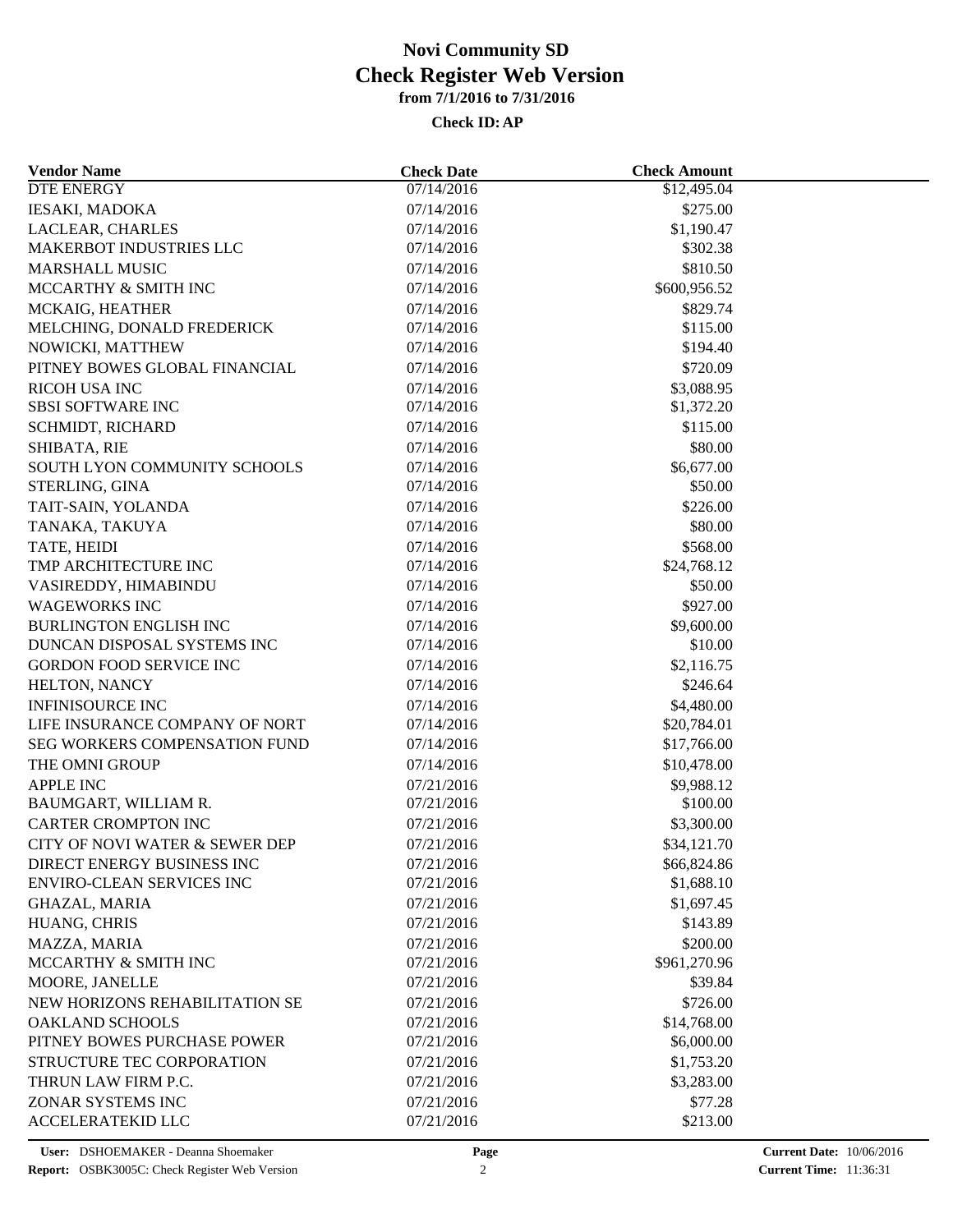| <b>Vendor Name</b>                                                      | <b>Check Date</b>        | <b>Check Amount</b>    |  |
|-------------------------------------------------------------------------|--------------------------|------------------------|--|
| <b>ARTISTIC ATTITUDES</b>                                               | $\sqrt{07/21/201}$ 6     | \$756.00               |  |
| AT&T                                                                    | 07/21/2016               | \$690.80               |  |
| <b>BRICKS 4 KIDS</b>                                                    | 07/21/2016               | \$1,200.00             |  |
| FUNUTATION TECH CAMPS                                                   | 07/21/2016               | \$1,308.00             |  |
| <b>GIRLS EMPOWERED</b>                                                  | 07/21/2016               | \$1,620.00             |  |
| INTERNATIONAL BACCALAUREATE OR                                          | 07/21/2016               | \$11,370.00            |  |
| KAZALEH, CHARLES M.                                                     | 07/21/2016               | \$195.00               |  |
| LIVE SAFE ACADEMY                                                       | 07/21/2016               | \$522.00               |  |
| MICHIGAN STUMP REMOVAL INC                                              | 07/21/2016               | \$6,600.00             |  |
| MIDDLE CITIES RISK MANAGEMENT                                           | 07/21/2016               | \$208,373.49           |  |
| NORTHWEST EVALUATION ASSOCIATI                                          | 07/21/2016               | \$72,174.00            |  |
| NUTTY SCIENTISTS OF SOUTHEAST                                           | 07/21/2016               | \$752.50               |  |
| <b>RATA2EE INC</b>                                                      | 07/21/2016               | \$2,848.00             |  |
| THE BILINGUAL FUN CO LLC                                                | 07/21/2016               | \$28.00                |  |
| <b>CHAPTER 13 TRUSTEE</b>                                               | 07/25/2016               | \$264.60               |  |
| <b>GREAT LAKES HIGHER EDUCATION G</b>                                   | 07/25/2016               | \$10.39                |  |
| <b>MISDU</b>                                                            | 07/25/2016               | \$2,119.97             |  |
| U.S. DEPARTMENT OF EDUCATION                                            | 07/25/2016               | \$501.11               |  |
| <b>BARR, STEVEN</b>                                                     | 07/26/2016               | \$1,228.02             |  |
| BERTSCHI, JONQUIL                                                       | 07/26/2016               | \$254.00               |  |
| <b>BOINAPALLI, VIDYA</b>                                                | 07/26/2016               | \$568.00               |  |
| CAMPBELL, HEATHER                                                       | 07/26/2016               | \$150.00               |  |
| CITY OF NOVI TREASURER'S OFFIC                                          | 07/26/2016               | \$24,413.00            |  |
| <b>CONSUMERS ENERGY</b>                                                 | 07/26/2016               | \$13.58                |  |
| DIRECT FITNESS SOLUTIONS LLC                                            | 07/26/2016               | \$41,393.95            |  |
| <b>ENVIRO-CLEAN SERVICES INC</b>                                        | 07/26/2016               | \$573.42               |  |
| INTEGRATED DESIGN SOLUTIONS LL                                          | 07/26/2016               | \$15,651.00            |  |
| KHANNA, SANJEEV                                                         | 07/26/2016               | \$285.00               |  |
| KONDOGIANI, CHRISTY                                                     | 07/26/2016               | \$155.00               |  |
| NAKFOOR, LAINE                                                          | 07/26/2016               | \$104.00               |  |
| <b>NOVI PUBLIC LIBRARY</b>                                              | 07/26/2016               | \$1,357.08             |  |
| PREMIER RELOCATIONS LLC                                                 | 07/26/2016               | \$5,365.00             |  |
| SATAPATHY, PRITI                                                        | 07/26/2016               | \$246.00               |  |
| SAVELA, SARAH                                                           | 07/26/2016               | \$15.00                |  |
| <b>CONSUMERS ENERGY</b>                                                 | 07/26/2016               | \$13.58                |  |
| EKOLA, JESSICA                                                          | 07/26/2016               | \$17.43                |  |
| <b>ENVIRO-CLEAN SERVICES INC</b>                                        | 07/26/2016               | \$6,307.62             |  |
| <b>EXECUTIVE ENERGY SERVICES LLC</b>                                    | 07/26/2016               | \$400.00               |  |
|                                                                         |                          |                        |  |
| <b>GORDON FOOD SERVICE INC</b><br><b>GREAT LAKES FURNITURE SUPPLY I</b> | 07/26/2016<br>07/26/2016 | \$674.13<br>\$1,255.00 |  |
|                                                                         |                          | \$687.40               |  |
| KAMBARA, TOSHIMUNE                                                      | 07/26/2016               |                        |  |
| MCGRUFF SAFE KIDS                                                       | 07/26/2016               | \$266.24               |  |
| MEDCO SUPPLY INC                                                        | 07/26/2016               | \$4,010.73             |  |
| OAKLAND COUNTY HEALTH DIVISION                                          | 07/26/2016               | \$300.00               |  |
| PRESIDIO INFRASTRUCTURE SOLUCT                                          | 07/26/2016               | \$518.39               |  |
| THE MOXIE STRINGS                                                       | 07/26/2016               | \$1,000.00             |  |
| VERBAKEL, MANON                                                         | 07/26/2016               | \$1,746.28             |  |
| WILSON, KAREN                                                           | 07/26/2016               | \$17.00                |  |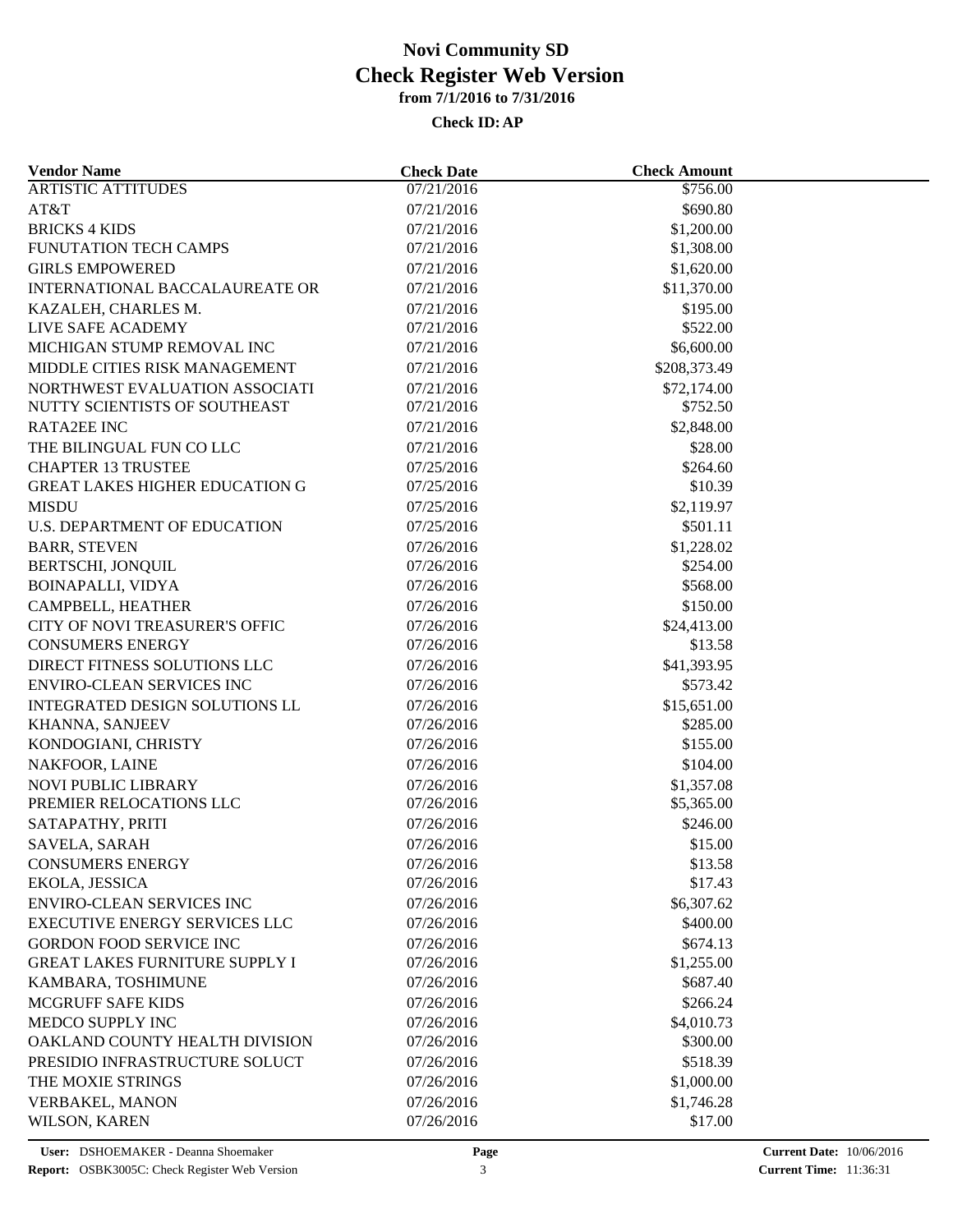| <b>Vendor Name</b>             | <b>Check Date</b> | <b>Check Amount</b>   |                |
|--------------------------------|-------------------|-----------------------|----------------|
| ADN ADMINISTRATORS INC         | 07/28/2016        | \$3,329.90            |                |
| MESSA (MICHIGAN EDUCATION SPEC | 07/28/2016        | \$577,609.54          |                |
| NGO, HONG                      | 07/28/2016        | \$1,746.28            |                |
| WLODARCZAK, MATTHEW            | 07/28/2016        | \$450.00              |                |
| CITY OF NOVI TREASURER'S OFFIC | 07/28/2016        | \$15,994.04           |                |
| <b>DAKTRONICS INC</b>          | 07/28/2016        | \$870.00              |                |
| <b>LCOMM CORP.</b>             | 07/28/2016        | \$175.40              |                |
| <b>KEM-TEC LAND SURVEYORS</b>  | 07/28/2016        | \$3,350.00            |                |
| LANDSCAPE STRUCTURES INC       | 07/28/2016        | \$115,581.85          |                |
| MCCARTHY & SMITH INC           | 07/28/2016        | \$888,988.99          |                |
| NATIONWIDE CONSTRUCTION GROUP  | 07/28/2016        | \$2,340.00            |                |
| PENCHURA LLC                   | 07/28/2016        | \$1,538.00            |                |
| PROVIDENCE OCCUPATIONAL HEALTH | 07/28/2016        | \$18.00               |                |
| TMP ARCHITECTURE INC           | 07/28/2016        | \$57,725.11           |                |
| <b>BEST ASPHALT INC</b>        | 07/28/2016        | \$186,798.15          |                |
| DIGITAL AGE TECHNOLOGIES INC   | 07/28/2016        | \$134,397.90          |                |
| <b>SME</b>                     | 07/28/2016        | \$13,276.64           |                |
| STRUCTURE TEC CORPORATION      | 07/28/2016        | \$5,267.94            |                |
| <b>BEST ASPHALT INC</b>        | 07/28/2016        | \$501,300.90          |                |
|                                |                   | <b>Issued:</b>        | \$1,080,819.49 |
|                                |                   | <b>Cancelled:</b>     | \$4,989,420.47 |
| <b>AP Checks Processed:</b>    | 163               | <b>AP Bank Total:</b> | \$6,070,239.96 |
| <b>Total Checks Processed:</b> | 163               | <b>Grand Total:</b>   | \$6,070,239.96 |